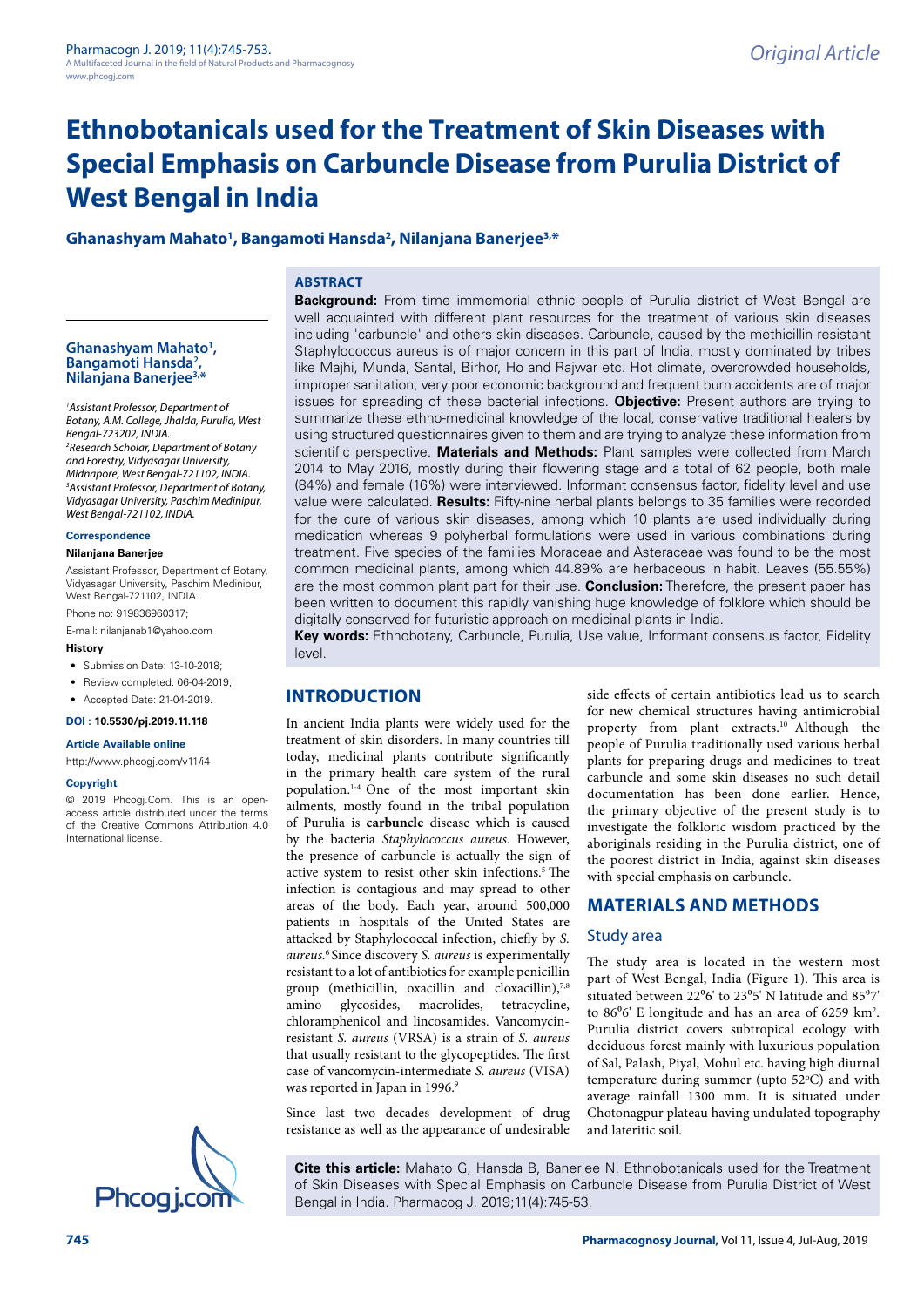

#### Ethnobiological data collection and analyses

The survey was carried out from 20 field session based on ethnobiological explorations from 2014 to 2016. Main emphasis was given to the Maoist hot parts of the district. As GM, first author, knows some of the native languages of the tribes, semi structured questionnaire were placed to the informants following a standard ethno botanical method in local vernacular or in Bengali.<sup>11,12</sup> Herbarium specimens of these medicinal plants mostly in their flowering stage were collected for future references. The medicinal plant specimens were identified with the help of authentic herbarium specimens of Botanical survey of India, books, floras and revisions<sup>13-16</sup> and preserved, recorded and documented in the herbarium of Department of Botany, A. M. College, Jhalda.

Descriptive statistics was applied to compute the number and percentage of species, genera and families of ethnomedicinal plants, proportions of plant parts harvested, plant percentage from various sources, plant distribution among different families, life forms, nature of habitat and plant percentage in curing various ailments. Key informants are mostly more than fifty years old and are respectable person of that locality (Figure 3). The collected data was analyzed with three quantitative tools viz. the informant consensus factor (*F*ic), fidelity level (FL) and use value (UV). To test the level of homogeneity of information provided by different informants, Informants' Consensus Factor (*F*<sub>ic</sub>) was calculated.<sup>17</sup> *Fic* =Nur-Nt/ (Nur-1) (where,Nur= number of use reports in each disease category; Nt=number of times species used). The value ranges from 0 to 1. High *F*ic value (close to1) means there exist well-defined selection for the species on account of a specific disease category whereas low *F*ic values (close to 0) indicates there is lack of consensus amongst the informants related to the medicinal uses of the species. Fidelity level (FL) index<sup>18</sup> was used to determine the relative healing potential of each reported medicinal plant used against various ailments. Fidelity level (FL%) = (Np /N x 100) (where  $Np =$  the number of informants who independently indicated the use of a species for treating a particular disease and  $N =$  total number of informants who reported the plant for any given disease). The use value  $(UV)^{19}$  was also calculated using the formula:  $UV = (\Sigma U/n)$ , where UV is the use value of species, 'U' is the total number of use reports per species and 'n' represents the total number of informants interviewed for a given plant. Values ranges from near1 to 0. High UV means there are many use reports for a specific plant and that plant is marked important for treatment.

# **RESULTS**

# Ethnomedicinal plant diversity and uses reported by the informants

Medicinal plants was enlisted with scientific name and author citation, followed by local name, family, habit, plant part (s) used and ailment (s) against each disease (Table 1). A total number of 10 monoherbal formulations (MF) were recorded which were used singly for medication during treatment and 9 polyherbal formulations (PF) were used in combination by different ethnic groups of this area (Table 2). The highest number of medicinal plants were recorded in four families viz. Moraceae (5 species), Asteraceae (5 species), Amaranthaceae (4 species), Euphorbiaceae (3 species), Fabaceae (3 species) and Malvaceae (3 species), followed by families Amaryllidaceae, Asclepiadaceae, Solanaceae and Myrtaceae. Each of these families comprises two species.

The distribution of plant habit types, plant part (s) used and method of preparations are illustrated in Figures 2-4 respectively. Out of 59 species 44.89% herbaceous plants are mostly used for medication followed by 36.73% trees, 14.28% shrubs and 2.04% climbers (Figure 2). Leaves (55.55%) were found to be the most favored plant parts followed by roots (11.11%), whole plant (5.55%) and barks (5.55%) (Figure 3). Quantitative ethno botanical analyses revealed high UV for *Curculigo orchioides* Gaertn. (0.81), *Hibiscus rosa-sinsnsis* L. (0.79), *Urginea indica* (Roxb). Kunth (0.77), *Glossocardia bidens* (Retz) Veldkamp (0.88), *Smilax zeylanica* L. (0.82), *Elephantopus scaber* L. (0.72) etc. Highest Fic value was represented by chicken pox (1), carbuncle (0.91) and ulcer (0.87) whereas lowest Fic value was exhibited mouth ulcer (0) and nail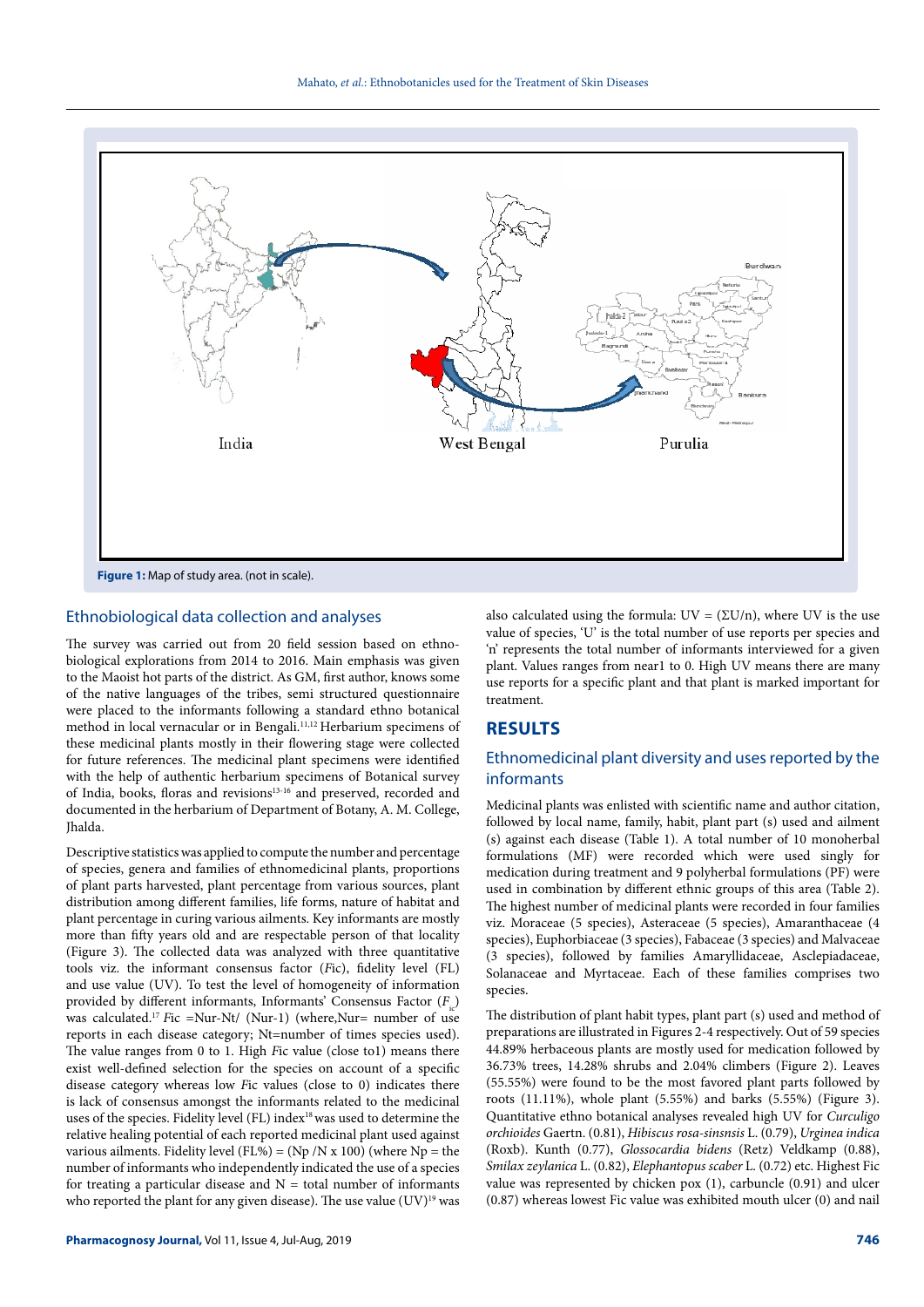

**Figure 2:** Percentage of habit types of the total studied plant specimens used for the treatment of carbuncle.





Figure 4: Percentage of species used for the treatment of a particular disease.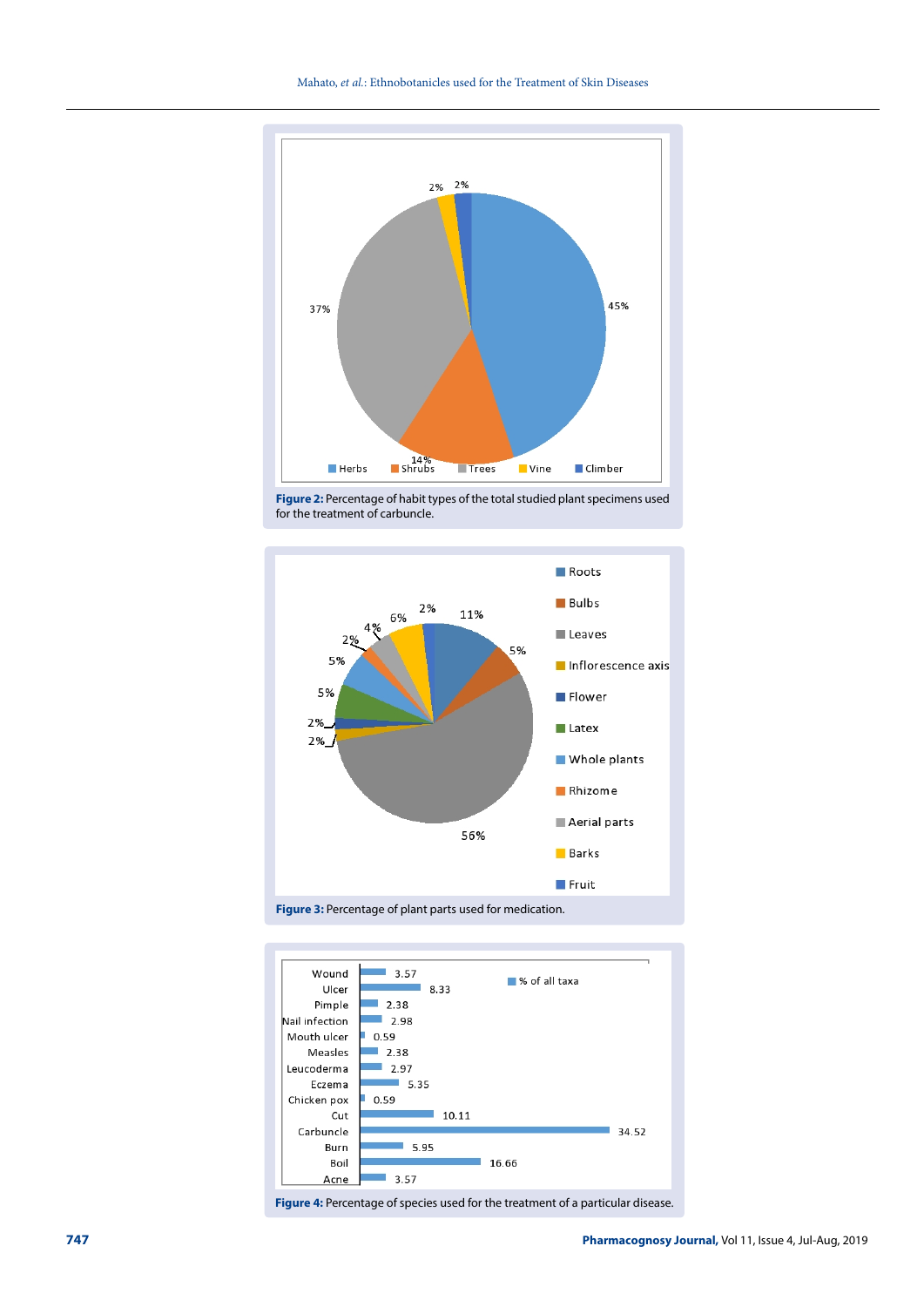# **Table 1: Ethnobotanicals used for carbuncle and some other skin diseases treatment.**

|                | SI. No. Latin name                                   | <b>Local Name</b> | <b>Family</b>    | <b>Plant parts used</b>   | <b>Ailments other than</b><br><b>Carbuncle</b> | <b>UV value Habit</b> |         |
|----------------|------------------------------------------------------|-------------------|------------------|---------------------------|------------------------------------------------|-----------------------|---------|
| $\mathbf{1}$   | Achyranthes aspera L.                                | Chitchiti         | Amaranthaceae    | Roots                     | Boi and Ulc                                    | 0.4                   | Herb    |
| $\overline{c}$ | Achyranthes bidentata Blume                          | Chitni            | Amaranthaceae    | Roots                     | Mea                                            | 0.24                  | Herb    |
| $\mathfrak{Z}$ | Aerva sanguinolenta(L.) Blume                        | Chaldhuya         | Amaranthaceae    | Aerial parts              | Mea and Cut                                    | 0.42                  | Herb    |
| $\overline{4}$ | Ageratum conyzoides L.                               | Bhabri            | Asteraceae       | Leaves                    | Cut,Boi                                        | 0.24                  | Herb    |
| 5              | Allium sativum L.                                    | Piyaj             | Amaryllidaceae   | <b>Bulbs</b>              | Boi and Ulc                                    | 0.33                  | Herb    |
| 6              | Aloe vera L.                                         | Ghritakumari      | Xanthorrhoeaceae | Leaves                    | Ulc, Cut, Acne and nail<br>infection           | 0.54                  | Herb    |
| $\sqrt{7}$     | Amaranthus spinosus L.                               | kata nate         | Amaranthaceae    | Leaves                    | Boi, Acne                                      | 0.22                  | Herb    |
| $\,8\,$        | Andrographis paniculta (Burm.f.) Wal.<br>ex. Nes.    | Kalmegh           | Acanthaceae      | Leaves                    | Ulc                                            | 0.43                  | Herb    |
| 9              | Annona squamosa L.                                   | Atapata           | Annonaceae       | Leaves                    | Boi and Pim                                    | 0.29                  | Tree    |
| 10             | Argemone mexicana Linn                               | Siyalkata         | Papaveraceae     | Roots                     | Cut                                            | 0.21                  | Herb    |
| 11             | Artocarpus heterophyllus Lam.                        | Kathal            | Moraceae         | Inflorescence<br>axis(IA) | Boi and Leo                                    | 0.39                  | Tree    |
| 12             | Averrhoa carambola L.                                | Kamranga          | Oxalidaceae      | Roots                     | Ulc                                            | 0.19                  | Tree    |
| 13             | Azadirachta indica A. Juss.                          | Nim               | Meliaceae        | Leaves                    | Mea, Chick pox, Ulc<br>and Boi                 | 0.75                  | Tree    |
| 14             | Barleria lupulinaLindl.                              | Bialyakaran       | Acanthaceae      | Leaves                    | Bur                                            | 0.26                  | Shrub   |
| 15             | Bauhinia purpurea L.                                 | kanchan           | Leguminosae      | Leaves                    | Boi and Bur                                    | 0.22                  | Shrub   |
| 16             | Boerhavia diffusa L.                                 | Kathasak          | Nyctaginaceae    | Leaves                    | Cut                                            | 0.39                  | Herb    |
| 17             | Bombax ceiba L.                                      | Bakul             | Bombacaceae      | Leaves                    | Mouulc                                         | 0.21                  | Tree    |
| $18\,$         | Bryophyllum pinnatum (Lam)Oken                       | Patharkuchi       | Crassulaceae     | Leaves                    | Boi                                            | 0.26                  | Herb    |
| 19             | Calotropis gigantea (Linn.) R. Br.ex.Ait. Akuni      |                   | Asclepidaceae    | Leaves and Latex          | Bur                                            | 0.37                  | Shrub   |
| 20             | Calotropis Procera (Aiton) R. Br.                    | Akanda            | Asclepidaceae    | Leaves                    | Bur                                            | 0.26                  | Shrub   |
| 21             | Cannabis sativa L.                                   | Ganja             | Cannabaceae      | Leaves                    | Cut                                            | 0.12                  | Shrub   |
| 22             | Cotula anthemoides L.                                | Tar dingla        | Asteraceae       | Whole plant               | Ulc, Boi, Acne, Leo and<br>Pim                 | 0.88                  | Herb    |
| 23             | Crinum asiaticum Linn.                               | Baniyaj           | Amaryllidaceae   | <b>Bulbs</b>              | Boi                                            | 0.48                  | Herb    |
| 24             | Curculigo orchioides Gaertn.                         | Talmuli           | Hypoxidaceae     | Roots                     | Boi, Bur, Leo and cut                          | 0.81                  | Herb    |
| 25             | Curcuma longa L.                                     | Halud             | Zingiberaceae    | Rhizomes                  | Ulc, Cut and Acne                              | 0.52                  | Herb    |
| 26             | Cuscuta reflexa Roxb.                                | Sarnalata         | Convolvulaceae   | Whole plant               | Boi                                            | 0.47                  | Climber |
| 27             | Cyperus rotundus L.                                  | Mutha             | Cyperaceae       | Whole plant               | Ulc                                            | 0.47                  | Herb    |
| 28             | Datura metel L.                                      | Dhutra            | Solanaceae       | Leaves                    | Nail inf                                       | 0.15                  | Shrub   |
| 29             | Datura stramonium L.,                                | Dhutrajhuri       | Solanaceae       | Leaves                    | Nail inf                                       | 0.09                  | Shrub   |
| 30             | Elephantopus scaber L.                               | Mayurjhuti        | Asteraceae       | Roots                     | Boi, Bur and Ulc                               | 0.42                  | Herb    |
| 31             | Euphorbia hirta L.,                                  | Lalpata           | Euphorbiaceae    |                           | Mea and Cut                                    | 0.42                  | Herb    |
|                |                                                      |                   |                  | Aerial parts              |                                                |                       |         |
| 32             | Euphorbia milii var. longifolia D. Moul.             | Latjhakha         | Euphorbiaceae    | Leaves                    | Bur                                            | 0.16                  | Herb    |
| 33             | Ficus benghalensis L.                                | Asasta            | Moraceae         | Leaves and Bark           | Pim                                            | 0.1                   | Tree    |
| 34             | Ficus hispida L. f.                                  | Dumur             | Moraceae         | Leaves and Latex          | Boi and Bur                                    | 0.27                  | Tree    |
| 35             | Ficus racemosa L.                                    | Pagadumur         | Moraceae         | Leaves and Latex          | Boi and Bur                                    | 0.39                  | Tree    |
| 36             | Ficus religiosa L.                                   | Jar               | Moraceae         | Leaves                    | Nail inf                                       | 0.03                  | Tree    |
| 37             | Gloriosa superba Linn.                               | Barphuli          | Colchicaceae     | Leaves                    | Leo<br>Ulc, Boi, Acne, Leo and                 | 0.22                  | Herb    |
| 38             | Glossocardia bidens (Retz) Veldkamp                  | Pisainandi        | Asteraceae       | Whole plant               | Pim                                            | 0.88                  | Herb    |
| 39             | Gmelina arborea Roxb. ex Sm.                         | Gamer             | Lamiaceae        | Barks                     | Wou and cut                                    | 0.24                  | Tree    |
| 40             | Hemidesmus indicus (L.) R.Br.                        | Anantamuli        | Apocynaceae      | Aerial parts              | Ecz and Ulc                                    | 0.47                  | Herb    |
| 41             | Hibiscus rosa-sinensis L.                            | Jaba              | Malvaceae        | Leaves                    | Boi and Acne                                   | 0.79                  | Shrub   |
| 42             | Lawsonia inermis L.                                  | Natur             | Lythraceae       | Leaves                    | Cut                                            | 0.21                  | Shrub   |
| 43             | Lippia alba (Mill.)N.E.Br.ex Britton and<br>P.Wilson | laltia            | Verbenaceae      | Aerial parts              | Ecz                                            | 0.47                  | Herb    |
| 44             | Madhuca longifolia (Konig) J.F.Macbr.                | Mahua             | Sapotaceae       | Flower                    | Boi, Ulc and Bur                               | 0.58                  | Tree    |
| 45             | Magnifera indica L.                                  | Aam               | Anacardiaceae    | Leaves                    | Ecz and wou                                    | $0.4\,$               | Tree    |
| 46             | Piper betle L.                                       | Pan               | Piperaceae       | Leaves                    | Boi                                            | 0.5                   | Vine    |
| 47             | Polygala crotalarioides Buch.-Ham.<br>ex Dc.         | Nilkantha         | Polygalaceae     | Root                      | Boi                                            | 0.45                  | Herb    |
| 48             | Psidium guajava L.                                   | Peyara            | Myrtaceae        | Leaves                    | Ecz and Nail inf                               | 0.19                  | Tree    |
| 49             | Pterocarpus santalinus L.f.                          | Set chandan       | Fabaceae         | Barks                     | Boi, Ecz and Wou                               | 0.64                  | Tree    |
| 50             | Ricinus communis L.                                  | Jara              | Euphorbiaceae    | Leaves                    | Boi and cut                                    | $0.4\,$               | Tree    |
| 51             | Shorea robusta Gaertn.                               | Sal               | Dipterocarpaceae | Leaves                    | Boi, Ecz and Wou                               | 0.42                  | Tree    |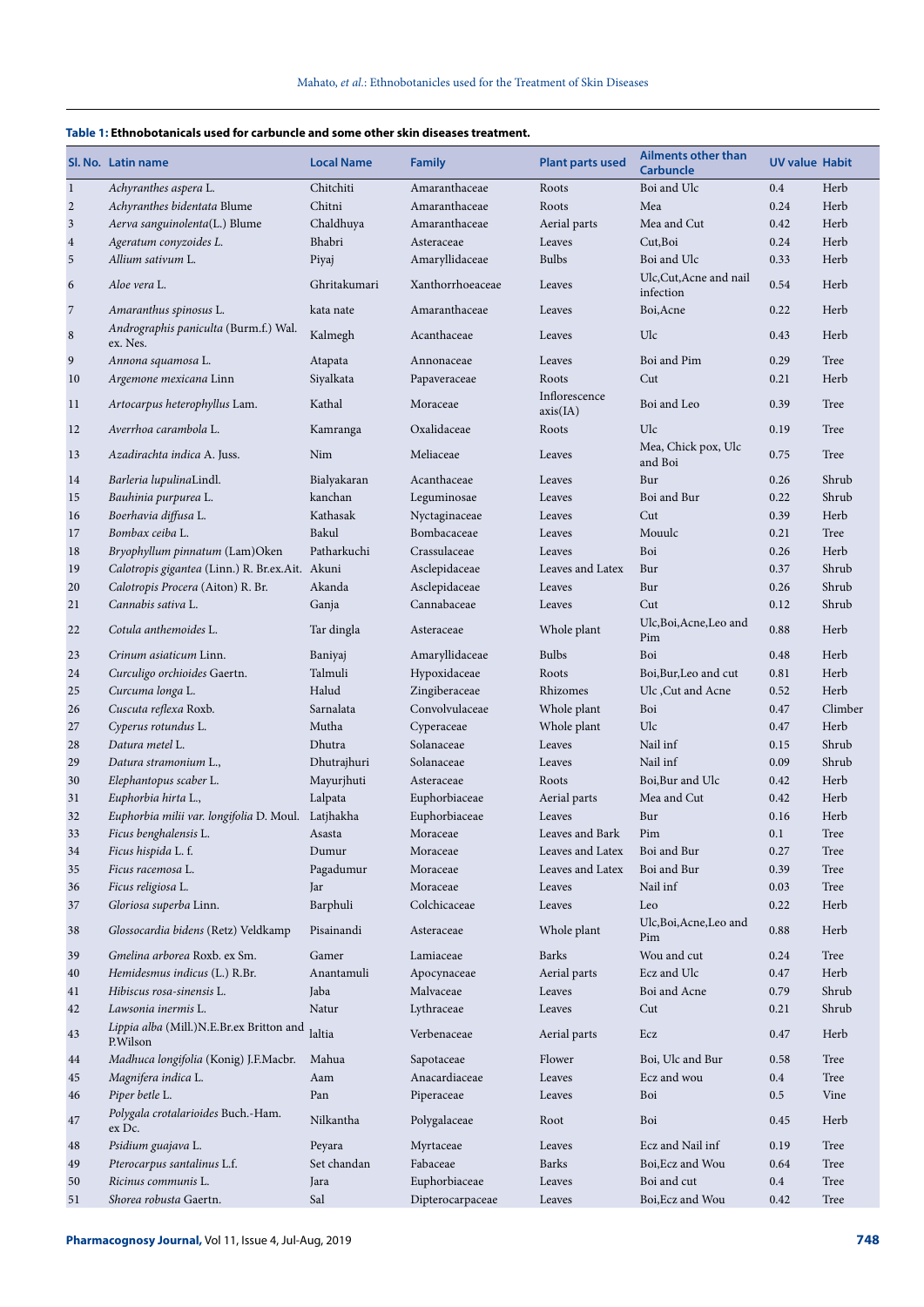|    | Sl. No. Latin name                   | <b>Local Name</b> | <b>Family</b> | <b>Plant parts used</b> | <b>Ailments other than</b><br><b>Carbuncle</b> | <b>UV value Habit</b> |       |
|----|--------------------------------------|-------------------|---------------|-------------------------|------------------------------------------------|-----------------------|-------|
| 52 | Sidacordata (Burm. f.) Borss. Waalk. | Laltoa            | Malvaceae     | Leaves                  | Ecz                                            | 0.32                  | Herb  |
| 53 | Sida cordifolia L.                   | Chalpata          | Malvaceae     | Leaves                  | Boi and cut                                    | 0.48                  | Herb  |
| 54 | Smilax zeylanica L.                  | Ramdatun          | Smilacaceae   | Roots                   | Boi.Ecz and Wou                                | 0.42                  | Shrub |
| 55 | Syzygium cumini (L) Skeels           | Jam               | Myrtaceae     | Leaves                  | Wou and cut                                    | 0.63                  | Tree  |
| 56 | Tagetes patula L.                    | Gandha            | Asteraceae    | Leaves                  | Cut and Ecz                                    | 0.6                   | Herb  |
| 57 | Tamarindus indica L.                 | Tetul             | Leguminosae   | Leaves and Fruits       | Boi and Ulc                                    | 0.73                  | Tree  |
| 58 | Urginea indica (Roxb.) Kunth         | Banpiyaj          | Liliaceae     | <b>Bulbs</b>            | Boi, Leo, Cut and Ulc                          | 0.77                  | Herb  |
| 59 | Vitex negundo L.                     | Buvan             | Verbenaceae   | Leaves                  | Cut and Boi                                    | 0.61                  | Shrub |

Wou = wound; Boi = Boil; Cut = Cut; Ulc = Ulcer; Leo = Leukoderma; Ecz = Eczema; Nail inf = Nail infection; Pim = Pimple; Mea = measles; Moulc = Mouth ulcer; Chick pox = Chicken pox; Bur = Burn; Acn = Acne;Car = Carbuncle.

# **Table 2: Details of formulations for medication.**

| <b>Formulations</b> | <b>Plant species used</b><br>singly / combinations                                                                                             | <b>Parts used</b>                    | <b>Additives</b>                            | <b>Method of preparation</b>                                             | <b>Mode of</b><br>administration                                                  |
|---------------------|------------------------------------------------------------------------------------------------------------------------------------------------|--------------------------------------|---------------------------------------------|--------------------------------------------------------------------------|-----------------------------------------------------------------------------------|
| MF1                 | A vera                                                                                                                                         | L                                    | Water                                       | Paste                                                                    | Apply on<br>Carbuncle                                                             |
| MF <sub>2</sub>     | A indica                                                                                                                                       | L                                    | Water                                       | Form small pea sized pills                                               | Once a day<br>before breakfast                                                    |
| MF3                 | C gigantea                                                                                                                                     | $L + LA$                             | <b>NR</b>                                   | Burn to form ash                                                         | Apply on mouth<br>of Carbuncle                                                    |
| MF4                 | D metel                                                                                                                                        | L                                    | <b>NR</b>                                   | Burn to form ash                                                         | Apply on mouth<br>of Carbuncle                                                    |
| MF <sub>5</sub>     | D stramonium                                                                                                                                   | L                                    | Milk; Rhizome of kanchahalud/turmaric       | Paste                                                                    | Apply on<br>Carbuncle                                                             |
| MF <sub>6</sub>     | V negundo                                                                                                                                      | L                                    | Jira/Cumin seeds                            | Paste                                                                    | Apply at starting<br>time                                                         |
| MF7                 | C anthemoides                                                                                                                                  | WH                                   | Honey                                       | Form small sized pills                                                   | Three times in a<br>day before meal                                               |
| MF8                 | C viviparum                                                                                                                                    | <b>BU</b>                            | Milk from sheep                             | paste                                                                    | Apply on mouth<br>for seven days                                                  |
| MF9                 | C orchioides                                                                                                                                   | <b>RH</b>                            | Water                                       | Form small pea sized pills                                               | Two times<br>before to take<br>meal                                               |
| <b>MF10</b>         | G bidens                                                                                                                                       | WH                                   | Water                                       | Paste                                                                    | Applied on the<br>affected parts<br>twice a day for<br>five days                  |
| PF1                 | $A$ aspera +<br>$A$ sativum +<br>$A$ paniculta+<br>A squamosa+<br>$A$ heterophyllus +<br>A indica+<br>C viviparum+G bidens+<br>A sanguinolenta | $R + BU + L + L + IA$<br>$+L+BU+A+A$ | Talmichri made from palm tree; Honey        | Grinding all the items, small pea-<br>sized pills are made from a paste  | Once in a day<br>for five days                                                    |
| PF <sub>2</sub>     | $A$ carambola+<br>C Procera+<br>$C \; longa +$<br>$E$ scaber +<br>$R$ communis +<br>$A$ vera $+$<br>$C$ anthemoides+<br>A indica+L alba        | $R+L+Rh+R+L$<br>$+L+WH+L+L$          | Kalajira; Mirchi                            | After grinding all the ingredients<br>pills are prepared from a paste    | Thrice a day                                                                      |
| PF3                 | $F$ recemosa+<br>H rosa-sinsnsis<br>$+P$ guajava<br>$+S$ cordata<br>$+S$ cumini $+$<br>C anthemoides+S<br>zeylanica+A conyzoides               | $L+L+L+L+L$<br>$+WH+RT+L$            | Clarified butter(Ghee) of Cow<br>milk;honey | Alltheingredientsaregrindedtoforma<br>paste whichismixed well with Ghee. | One teaspoonful<br>of mixture is<br>taken before<br>breakfast for 4<br>to 5 days. |
|                     |                                                                                                                                                |                                      |                                             |                                                                          |                                                                                   |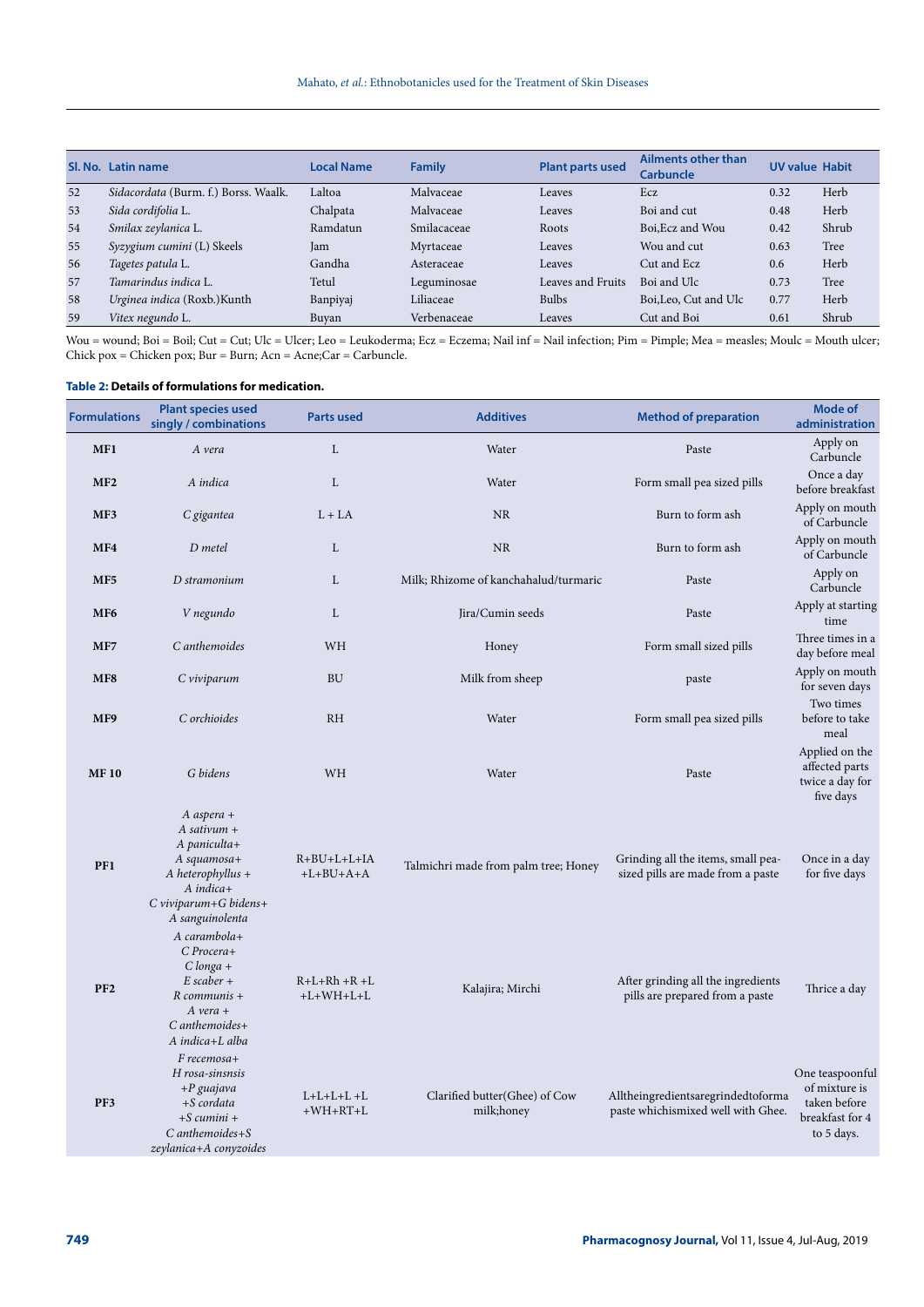| <b>Formulations</b> | <b>Plant species used</b><br>singly / combinations                                                                                                          | <b>Parts used</b>                          | <b>Additives</b>                                                                                                                              | <b>Method of preparation</b>                                                                                                   | Mode of<br>administration                                             |
|---------------------|-------------------------------------------------------------------------------------------------------------------------------------------------------------|--------------------------------------------|-----------------------------------------------------------------------------------------------------------------------------------------------|--------------------------------------------------------------------------------------------------------------------------------|-----------------------------------------------------------------------|
| PF4                 | $A$ bidentata +<br>A Mexicana +<br>B diffusa +<br>$B$ ceiba +<br>$B$ pinnatum+<br>$C$ viviparum+<br>C orchioides+B lupulina                                 | $R+R+L+L$<br>$+L+BU+RH+L$                  | Kalojira(Seeds ofNigellasativaL.;<br>Ranunculaceae); Rabing(FruitsofPiper<br>nigrumL.; Piperaceae); Michri(Sugar<br>candy)                    | Paste                                                                                                                          | Apply on the<br>affected part                                         |
| PF <sub>5</sub>     | C anthemoides<br>$+ C$ reflexa +<br>$E$ scaber +<br>$F$ hispida+<br>G arborea+A spinosus                                                                    | $WH+$<br>$WH + R + L + B + A$              | Blackpepper/Rabing(FruitsofPiper<br>nigrumL.; Piperaceae); Cummin/<br>Jira(Seeds of CuminumcyminumL.;<br>Apiaceae); Milk                      | A decoction is prepared in boiled<br>water                                                                                     | Consumed with<br>ginger.                                              |
| PF <sub>6</sub>     | $M$ longifolia +<br>$P$ santalinus+<br>$S$ cordifolia +<br>$U$ indica+<br>$C$ anthemoides+<br>$A$ indica $+$<br>$C$ orchioides+ $G$ bidens+ $B$<br>purpurea | $FR + B + L + BU$<br>$+WH+L+Rh+$<br>$WH+L$ | Rice washed water                                                                                                                             | All the materials are mixed together<br>to make a dough. Cakes/ pies are<br>prepared from the dough                            | Cakes/pies are<br>consumed in<br>hot or warm<br>condition             |
| PF7                 | $C$ viviparum +<br>C orchioides+<br>$C$ rotundus+<br>$E$ hirta +<br>A paniculata+S<br>zeylanica+P crotalaroides                                             | $BUI + R +$<br>$WH + A + L + RT + RT$      | Ada/Ginger<br>(RhizomeofZingiberofficinaleRoscoe;<br>Zingiberaceae): adequate<br>amount; Honey, equalto the<br>amountofGinger;Ricewashedwater | All ingredients are grinded to a<br>paste with the help of a mortar and<br>pestle. Peas-like pills are made from<br>this paste | Two pills are<br>taken each<br>day in empty<br>stomach for 21<br>days |
| PF <sub>8</sub>     | $H$ indicus +<br>$C$ viviparum+<br>$F$ bengaalensis + $G$<br>superba<br>$+L$ inermis $+$<br>C orchioides                                                    | $A+BU+L+L+L+RH$                            | Bark ofmango/Aamtree<br>(MangiferaindicaL.; Anacardiaceae);<br>Chun                                                                           | Paste                                                                                                                          | Apply on<br>Carbuncle for<br>7 days                                   |
| PF9                 | M indica<br>$+P$ betle<br>$+$ S robusta<br>$+T$ patula<br>$+T$ indica+<br>C anthemoides                                                                     | $L+L+L+L+FR+RH$                            | Cow urine                                                                                                                                     | Mixed all to form paste                                                                                                        | Apply on the<br>affected part                                         |

L = Leaves; BU = Bulb; FR = Flower; RH = Rhizome; A = Aerial part; WH = Whole plant; B = Bark; R = Root; IA = Inflorescence axis; LA = Latex; NR = Not required.

infection (0.6) (Table 3). High FL designates a plant's ethno-medicinal usage agreed upon by a number of informants.

# FL of the plants

Plants were classified according to specific disease concern and FL value.

# Boil÷

*Achyranthes aspera* L. (24%), *Allium sativum* L. (28.57%)*, Annona squamosa* L. (33.33%), *Artocarpus heterophyllus* Lam. (25%)*, Azadirachta indica* A. Juss. (34.04%), *Bryophyllum pinnatum* (18.75%), *Cotula anthemoides* L. (27.77%)*, Crinum latifolium* Linn. (46.66%)*, Curculigo orchioides* Gaertn. (12%), *Cuscuta reflexa* Roxb. (48.27%), *Elephantopus scaber* L. (23.07%), *Ficus hispida* L.f. (23.52%), *Ficus racemosa* L. (16.66%), *Hibiscus rosa-sinsnsis* L. (28.57%), *Madhuca longifolia* (Konig) J.F.Macbr. (16.66%), *Piper betle* L. (51.61%), *Pterocarpus santalinus* L.f. (15%), *Ricinus communis* L., (24%), *Shorea robusta* Gaertn., (23.07%), *Sida cordifolia* L. (33.33%), *Tamarindus indica* L., (40%), *Urginea indica* (Roxb.) Kunth (29.16%), *Vitex negundo*  L. (36.84%).

#### Ulcer÷

*Achyranthes aspera* L. (28%), *Allium sativum* L. (14.28%), *Andrographis paniculta* (Burm.f.) Wal.ex. Nes. (59.25%), *Averrhoa carambola* L. (33.33%), *Azadirachta indica* A. Juss. (19.14%), *Cotula anthemoides* L. (25.92%), *Curcuma longa* L. (18.75%), *Cyperus rotundus* L. (55.17%), *Elephantopus scaber* L. (15.38), *Hemidesmus indicus* (L.) R.Br. (20.68%), *Madhuca longifolia* (Konig) J.F.Macbr*.* (13.88%), *Urginea indica* (Roxb.) Kunth (18.75%), *Aloe vera* L. (17.64).

#### Measles÷

*Achyranthes bidentata* Blume (26.66%), *Azadirachta indica* A. Juss. (6.38%), *Euphorbia hirta* L. (23.07%).

# Cut

*Aloe vera*L. (8.8%), *Argemone mexicana* Linn (38.46%), *Boerhavia diffusa* L. (45.83%)*, Curculigo orchioides* Gaertn. (18%), *Curcuma longa*  L. (15.62%), *Euphorbia hirta* L. (19.23%), *Hemidesmus indicus* (L.) R.Br. (6.66%), *Lawsonia inermis* L. (15.38%), *Ricinus communis* L. (28%), *Sida cordifolia* L. (20%), *Syzygium cumini* (L) Skeels (33.33), *Tagetes patula* L.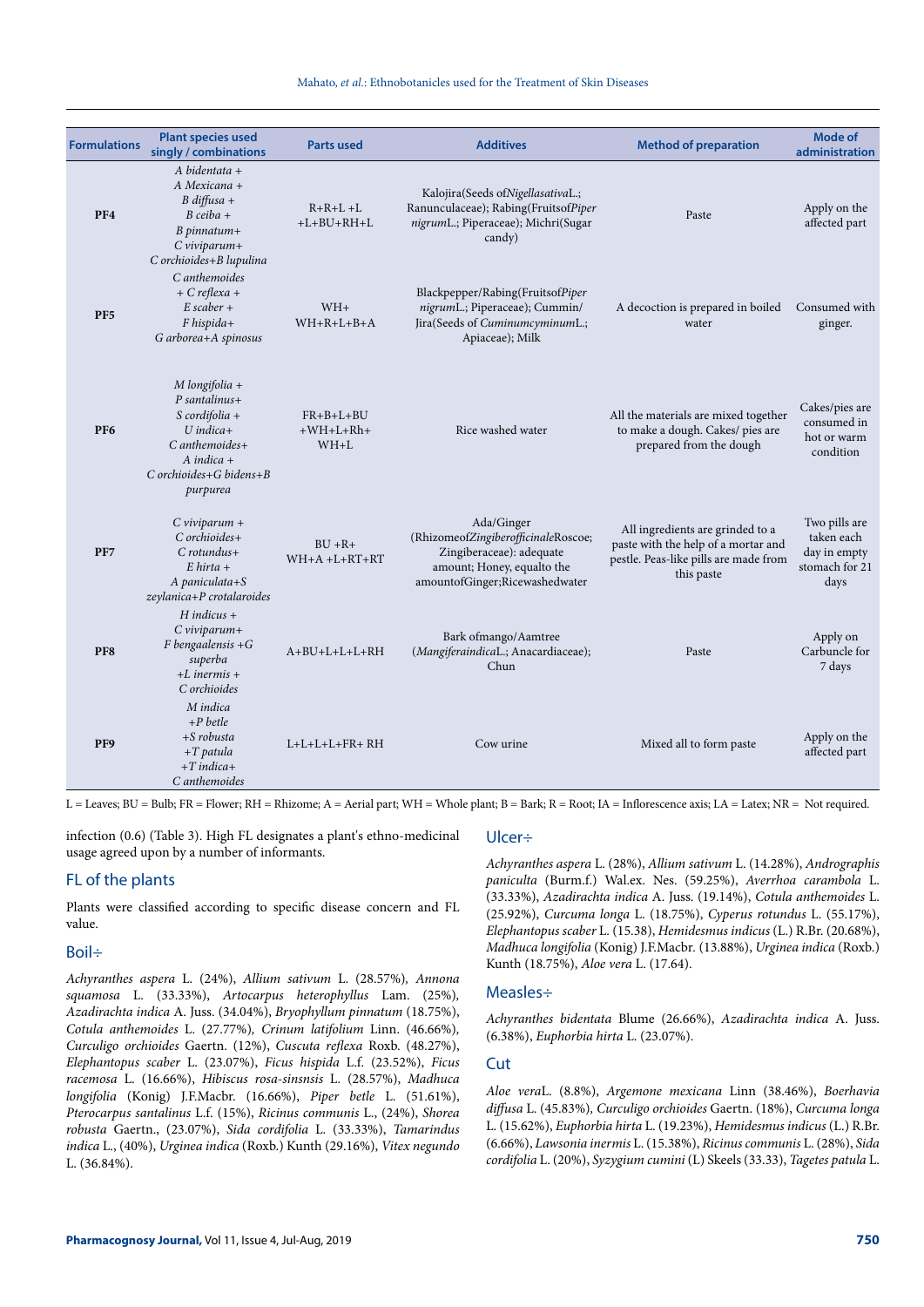| <b>Category of ailments</b> | Number of taxa | % of all taxa | <b>Number of use reports</b> | % all use reports | Informants' consensus<br>factor (Fic) |
|-----------------------------|----------------|---------------|------------------------------|-------------------|---------------------------------------|
| Acne                        | 6              | 3.57          | 32                           | 2.56              | 0.84                                  |
| Boil                        | 28             | 16.66         | 214                          | 17.12             | 0.87                                  |
| Burn                        | 10             | 5.95          | 53                           | 4.24              | 0.83                                  |
| Carbuncle                   | 58             | 34.52         | 597                          | 47.76             | 0.91                                  |
| Cut                         | 17             | 10.11         | 113                          | 9.04              | 0.86                                  |
| Chicken pox                 |                | 0.59          | 5                            | 0.4               | $\mathbf{r}$                          |
| Eczema                      | 9              | 5.35          | 44                           | 3.52              | 0.81                                  |
| Leukoderma                  | 5              | 2.97          | 19                           | 1.52              | 0.77                                  |
| Measles                     | $\overline{4}$ | 2.38          | 13                           | 1.04              | 0.75                                  |
| Mouth ulcer                 | $\pm$          | 0.59          |                              | 0.08              | $\mathbf{0}$                          |
| Nail infection              | 5              | 2.98          | 11                           | 0.88              | 0.6                                   |
| Pimple                      | $\overline{4}$ | 2.38          | 12                           | 0.96              | 0.73                                  |
| Ulcer                       | 14             | 8.33          | 104                          | 8.32              | 0.87                                  |
| Wound                       | 6              | 3.57          | 32                           | 2.56              | 0.84                                  |

**Table 3: Data analyses for Informants' consensus factor for specific disease category.**

(45.94%), *Tamarindus indica* L. (28.88%), *Urginea indica* (Roxb.) Kunth (12.5%), *Vitex negundo* L. (26.31%).

#### Acne÷

*Aloe vera* L. (11.76%), *Cotula anthemoides* L. (11.11%), *Curcuma longa*  L. (21.87%), *Hibiscus rosa-sinsnsis* L. (30.61%).

## Nail infection÷

*Aloe vera* L. (5.8%), *Datura metel* L. (23.33)*, Datura stramonium* L. (66.66%), *Ficus religiosa* L. (50%), *Psidium guajava* L. (8.33%).

# Pimple÷

*Annona squamosa* L. (16.66%), *Cotula anthemoides* L. (9.2%), *Ficus benghalensis* L. (66.66).

#### Chicken pox÷

*Azadirachta indica* A. Juss. (10.63%)

#### Mouth ulcer÷

*Bombax ceiba* L. (7.6%)

#### Burn÷

*Calotropis gigantea* (Linn.) R. Br.ex. Ait. (47.82%), *Calotropis procera*  (Aiton) R. Br. (25%), *Curculigoorchioides* Gaertn. (16%), *Elephantopus scaber* L. (19.23%), *Euphorbia milii var. longifolia* D. Moul. (40%), *Ficushispida* L.f. (11.76%), *Ficus racemosa* L. (37.5%), *Madhucalongifolia*  (Konig) J.F.Macbr. (27.77).

#### Leukoderma

*Artocarpus heterophyllus* Lam. (25%), *Curculigo orchioides* Gaertn. (14%), *Gloriosa superba* Linn. (7.1%), *Urginea indica* (Roxb.) Kunth  $(10.41\%).$ 

#### Wound÷

*Gmelina arborea* Roxb. Ex Sm. (13.33%), *Mangifera indica* L. (20%), *Pterocarpus santalinus* L.f. (15%), *Shorearobusta* Gaertn. (19.23%), *Syzygium cumini* (L) Skeels (35.89%).

# Eczema÷

*Hemidesmus indicus* (L.) R.Br. (37.93%), *Mangifera indica* L. (24%), *Pterocarpus santalinus* L.f. (15%), *Shorea robusta* Gaertn. (19.23%), *Syzygium cumini (*L) Skeels (35.89%), *Tagetes patula* L. (16.21%), *Sida cordata* (Burm. f.) Borss. Waalk. (30%).

# Carbancle÷

*Achyranthes aspera* L. (48%), *Achyranthes bidentata* Blume (73.33%), *Allium sativum* L. (66.66%), *Aloe vera* L. (55.88%), *Andrographis paniculta* (Burm.f.) Wal.ex.Nes. (40.74%), *Annona squamosa* L. (50%), *Argemone mexicana* Linn (61.53%), *Artocarpus heterophyllus* Lam. (50%), *Averrhoa carambola* L. (66.66%), *Azadirachta indica* A. Juss. (29.78%), *Boerhavia diffusa* L. (54.16%), *Bombax ceiba* L. (92.30%), *Bryophyllum pinnatum* (Lam) Oken (81.25%), *Calotropis gigantea*  (Linn.) R.Br.ex.Ait. (52.17%), *Calotropis procera* (Aiton) R. Br. (75%), *Cotula anthemoides* L. (25.92%), *Crinum viviparum (Lam) R. Ansari & V.J. Nair*, *Curculigo orchioides* Gaertn. (40%), *Curcuma longa* L. (43.75%), *Cuscuta reflexa* Roxb. (51.72%), *Cyperus rotundus* L. (44.82%), *Datura metel* L. (66.66%), *Datura stramonium* L. (33.33), *Elephantopus scaber*  L. (42.30), *Euphorbia hirta* L. (61.53%), *Euphorbia milii var. longifolia* D. Moul. (60%), *Ficus benghalensis* L. (33.33%), *Ficus hispida* L.f. (64.70%), *Ficus racemose* L. (45.83%), *Ficus religiosa* L. (50%), *Gloriosa superba*  Linn. (92.85%), *Gmelina arborea* Roxb. ex Sm. (80%), *Hemidesmus indicus* (L.) R.Br. (41.37%), *Hibiscusrosa-sinsnsis* L. (40.81%), *Lawsoniai nermis* L. (84.61%), *Madhucalongifolia* (Konig) J.F.Macbr. (41.66%), *Mangifera indica* L. (56%), *Piper betle* L. (48.38%), *Psidium guajava*  L. (58.33%), *Pterocarpus santalinus* L.f. (52.5%), *Ricinus communis* L. (48%), *Shorea robusta* Gaertn. (42.30%), *Sida cordata* (Burm. f.) Borss. Waalk. (70%)*, Sida cordifolia* L. (46.66%), *Syzygium cumini* (L)Skeels (30.76%), *Tagetes patula* L. (37.83%), *Tamarindus indica* L. (31.11%), *Urginea indica* (Roxb.) Kunth (29.16%), *Vitex negundo* L. (36.84%).

# **DISCUSSION AND CONCLUSION**

We report a total of 59 plant species belonging to 35 different families which are used directly or with some additives (Table 2) for the treatment of carbuncle. Herbal formulations are usually made with dry dehydrated form rather than fresh form of plant parts. Dried plant parts are stored at homes throughout the year so that these can be used for treatment during off-season, especially in winter when leafy species become scarce. Usually, healers follow their own traditional knowledge for drug formulation and do not want to disclose it to the patients. In most of the cases they prefer leafy parts of different herbs. UV represents the relative importance of plants in that locality for drug formulation (Table 1). High Fic designates the use of a particular species reported by a large fraction of the interviewed informants for a particular disease and low Fic denotes the disparity amongst the informants in using a specific species against a specific disease. In many cases, medication was preferred in a composite mixtures from different plants/plant parts with the understanding that synergistic effect of phytochemicals of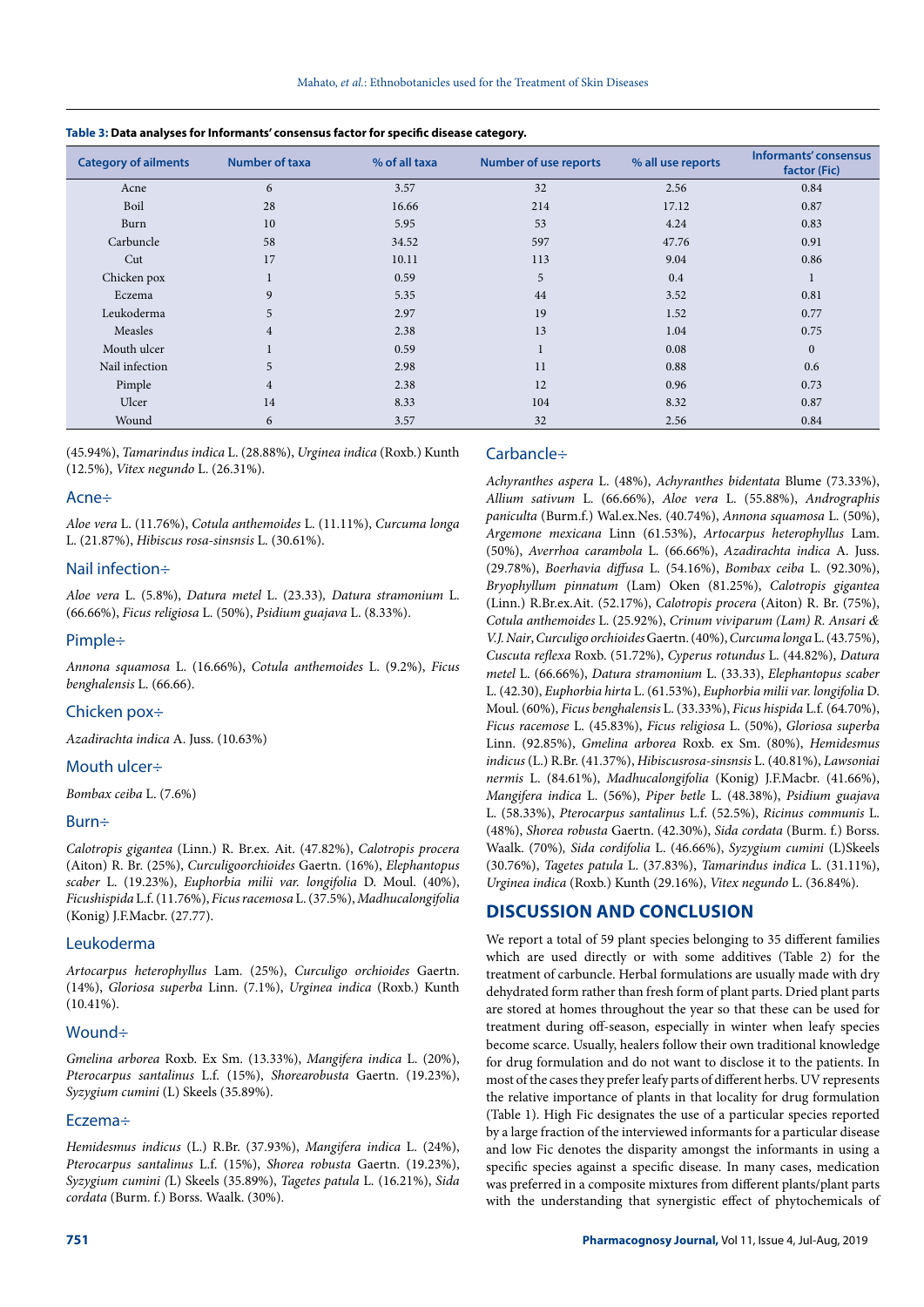different plants species may improve the rate of healing.<sup>20</sup> This classical knowledge, inherited by these local tribal healers from their ancestors is rapidly vanishing due to degradation of forest covers, uprooting of tribal population due to fast urbanization and industrialization and above all indifferent attitude of younger generation, although still maintaining the skeletal structure of primary healthcare system of Purulia district. Therefore, the present documentation is a preliminary attempt to pave the path for developing digitized database in future. A proper planning and management is the need of the age for their sustainable exploitation and conservation.

# **ACKNOWLEDGEMENT**

The authors gratefully acknowledge the U.G.C. for financial support from U.G.C. minor research project no. F.PSW-204/15-16(ERO). We are indebted to the tribal people of Purulia who helped us a lot to give the manuscript a full shape. Their immense help inspire us to project their traditional knowledge globally through publication. GM, first author is grateful to the Principal, A.M. College, Purulia for giving permission for field work.

# **CONFLICTS OF INTEREST**

None.

# **ABBREVIATIONS**

FL: Fidelity Level; *F*ic: Informants' Consensus Factor; UV: Use Value; MF: Monoherbal Formulation; PF: Polyherbal Formulation.

# **REFERENCES**

- 1. Abbasi AM, Khan MA, Ahmad M, Zafar M, Jahan S, Sultana S. Ethno pharmacological application of medicinal plants to cure skin diseases and in folk cosmetics among the tribal communities of North-West Frontier Province, Pakistan. J Ethnopharmacol. 2010;128(2):322-35.
- 2. Quave CL, Pieroni A, Bennett BC. Dermatological remedies in the traditional pharmacopoeia of Vulture-Alto Bradano, inland southern Italy. J Ethnobiol Ethnomed. 2008;4(1):5.

# **GRAPHICAL ABSTRACT SUMMARY**



# **ABOUT AUTHORS**



**Ghanashyam Mahato:** Assistant Professor, Department of Botany, A.M. College, Jhalda, Purulia, West Bengal-723202, India.

- 3. Adetutu A, Witson AM, Corcoran O. Ethnopharmacological survey and *in vitro* evaluation of wound healing plants used in South-western Nigeria. J Ethnopharmacol. 2011;137(1):50-6.
- 4. Saikia AP, Ryakala VK, Sharma P, Goswami P, Bora U. Ethnobotany of medicinal plants used by Assamese people for various skin ailments and cosmetics. J Ethnopharmacol. 2006;106(2):149-57.
- 5. World Heritage Encyclopedia,http://www.worldebooklibrary.org/articles/ Carbuncle;World e-bookLibrary. ID-WHEBN0000712333;Carbuncle-Pubmed, 2011.
- 6. Bowersox J. Experimental staph vaccine broadly protective in animal studies*.* NIH.1999. Archived from the original on 5 May 2007*.* Retrieved 28 July 2007*.*
- 7. Jevons MP. Celbenin-resistant staphylococci. BMJ.1961;1(5219):124-5*.*
- 8. Chambers HF. The changing epidemiology of Staphylococcus aureus? Emerg Infect Dis*.* 2001;7(2):178-82.
- 9. Hiramatsu K, Hanaki H, Ino T, Yabuta K, Oguri T, Tenover FC. Methicillin-resistant Staphylococcus aureus clinical strain with reduced vancomycin susceptibility *(PDF).* J Antimicrob Chemother*.* 1997;40(1):135-6*.*
- 10. Okemo PO, Bais HP, Vivanco JM. *In vitro* activities of *Maesa lanceolata* extracts against fungal plant pathogens. Fitoterapia. 2003;74(3):312-6.
- 11. Paksoy MY, Selvi S, Savran A. Ethnopharmacological survey of medicinal plants in Ulukisla. J Herbal medicine. 2016;1-7.
- 12. Modak BK, Gorai P, Dhan R, Mukherjee A, Dey A. Tradition in treating taboo: folkloric medicinal wisdom of the aboriginals of Purulia district, West Bengal, India against sexual gynaecological and related disorders. J Ethnopharmacol. 2015;169:370-86.
- 13. Bentham G, Hooker JD. Genera Planterum. London: Lovell Reeve and Co. 1862-83;1-3.
- 14. Prain D. Bengal plants. Dehra Dun: Bishen Singh Mahendra Pal Singh. 1903;1-2.
- 15. Pal DC, Jain SK. Tribal medicine. Kolkata: Naya Prakash. 1998.
- 16. Paria ND, Chattopadhyay SP. Flora of Hazaribagh district, Bihar. Bot Survey of India. 2005;2:1299.
- 17. Trotter RT, Logan MH. Informant census: A new approach for identifying potentially effective medicinal plants. In: Etkin, L.N. (Ed.), Plants in indigenous medicine and diet. Redgrave, Bedford Hill, New York. 1986;91-112.
- 18. Friedmen J, Yaniv Z, Dafni A, Palewitch D. A preliminary classification of the healing potential of medicinal plants, based on a rational analysis of an ethno pharmacological field survey among Bedouins in the Negev desert, Israel. J Ethnopharmacol. 1986;16(2-3):275-87.
- 19. Phillips O, Gentry AH, Reynel C, Wilkin P, Galvez-Durand BC. Quanti-tative ethno botany and amazonian conservation. Conserv Biol. 1994;8(1):225-48.
- 20. Gertsch J. Botanical drugs, synergy and network pharmacology: Forth and back to intelligent mixtures. Planta Med. 2011;77(11):1086-98.

Fifty-nine herbal plants belongs to 35 families were used in various combinations during treatment. Most of the species belongs to Moraceae and Asteraceae families in comparison to other families. Herbaceous plants are most commonly used and leaves are the most common part for preparing formulations.